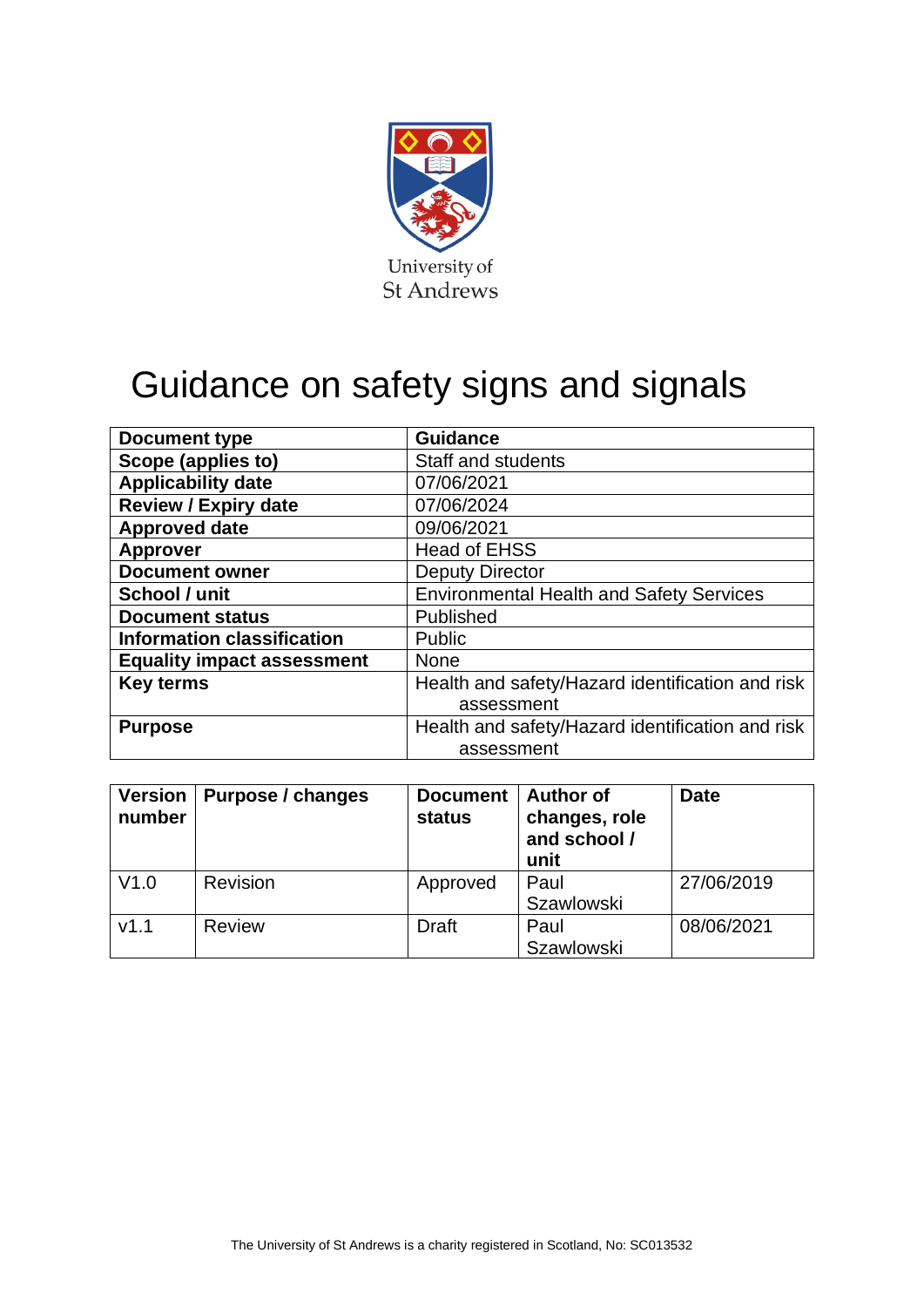# **Safety Signs and Signals**

## **Introduction**

To ensure that signs and signals employed within the University are easily understood it is important that they conform to the relevant standards set by the following legislation.

### **Legal requirements**

The Health and Safety (Safety Signs and Signals) Regulations 1996 require that:

- **(1).** Safety signs should be provided and maintained where the risks to health and safety cannot be avoided by other means or there is a residual risk present even with other control measures in place;
- **(2).** Appropriate instruction, information and training in the use and understanding of safety signs should be provided to all employees;
- **(3).** An appropriate type of sign board using pictograms conforming to the standard given in the legislation should, where necessary, be put up. These standards are



**Prohibition sign** Circle with a red outer rim and white background with a red line through a black pictogram means the item depicted in the pictogram is absolutely prohibited e.g. if the pictogram is a cigarette then Smoking is prohibited;



**Warning sign** - This is a triangle with a black edge and a yellow background with a black pictogram indicating what the hazard is e.g. if the pictogram is a skull and cross bones, then there is a toxic chemical hazard present;



**Mandatory sign** - This is a circle with a white edge and a blue background and a white pictogram and indicates that the item indicated by the pictogram must be performed e.g. if the pictogram is a face with ear defenders then ear protection must be worn at all times in this area;



rectangular sign with a white edge and green background and a white pictogram. If it is an emergency exit sign it will show a white running man with an arrow showing the direction of the emergency exit. If it is a First-Aid sign it will have a white cross in the centre of the green background;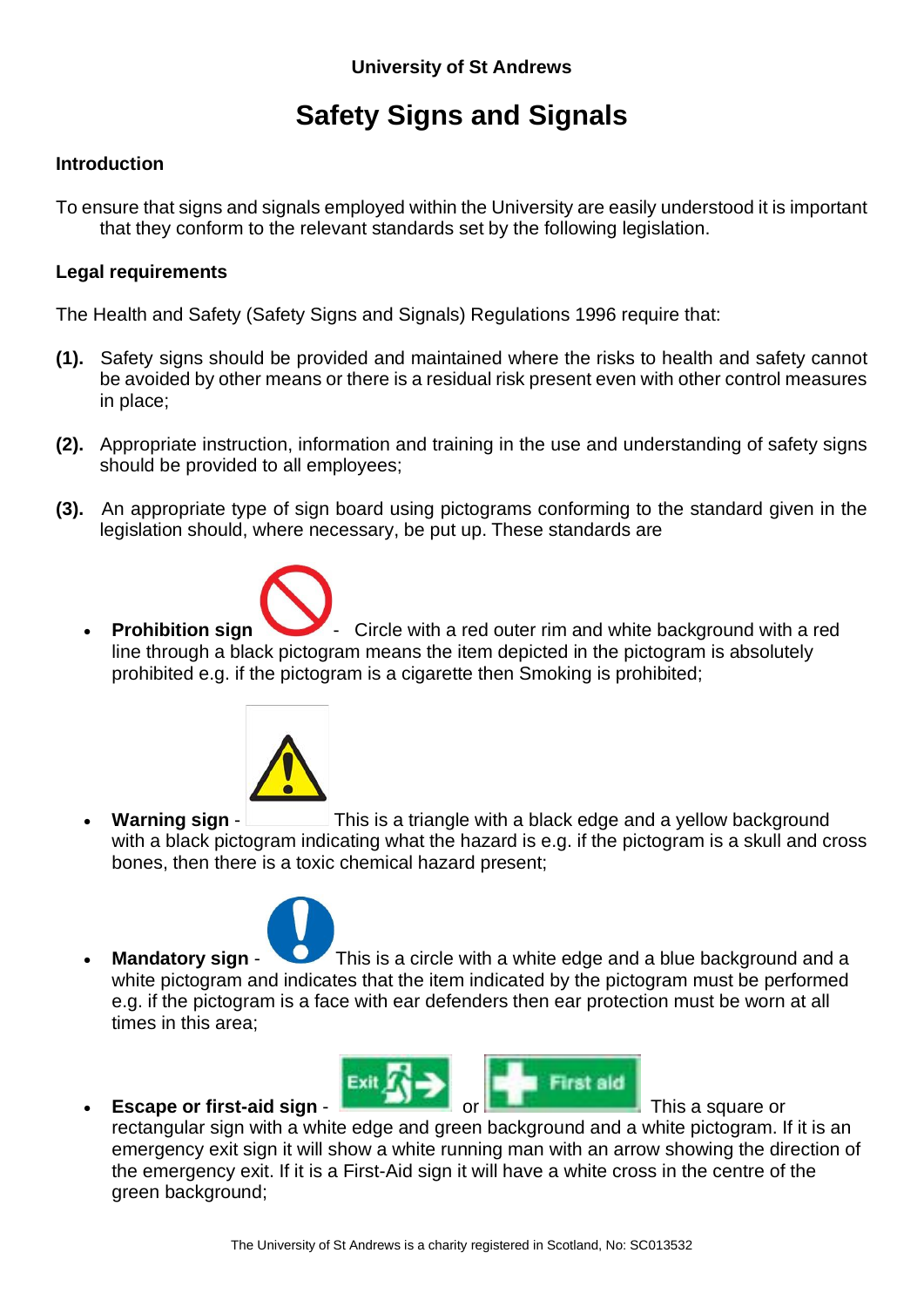

- **Fire-fighting signs This are square or rectangular signs with a white** edge and red background with a white pictogram which indicates the type of fire fighting equipment at this location.
- **Fire Door signs** To avoid external blockage of final exit fire doors, these should have the



sign **E** keep clear . All internal fire doors should also have the following



sign fixed to the door:  $\Box$  to remind staff not to wedge open such fire doors.

- **(4).** Text may be added to the safety sign to help with the understanding of the sign;
- **(5).** Safety signs should be placed in an appropriate place;
- **(6).** All containers and pipes should have appropriate labels attached to them if they contain a hazardous material. The signs should indicate what the hazards are and other relevant information. The signs for use in pipelines should conform to British Standard BS 1710 (Specification for Identification of Pipelines and Services);
- **(7).** All obstacles should be clearly marked with yellow and black striped (or red and white stripes) tape;
- **(8).** All alternative emergency exits must be identified and appropriate signs installed;
- **(9).** All new fire extinguishers should be marked according to the BS EN 3 standard which is a red body with the option of coloured markings identifying the type of fire extinguisher e.g. black for CO2 extinguisher, blue for powder extinguisher etc.
- **(10).** The position of all fire fighting equipment should be identified using appropriate signs;
- **(11).** Fire alarms should be audible above the general background noise in the workplace. All members of staff and students should know what the fire alarm sounds like.

#### **Action by Schools and Units**

Safety signs should only be posted where a risk assessment has identified there is a significant risk to the health of workers or to the environment. Signs should be:

- Used sparingly and should identify the major risk.
- Avoid the use of multiple signs as this often leads to confusion and makes it difficult to identify the most serious risk.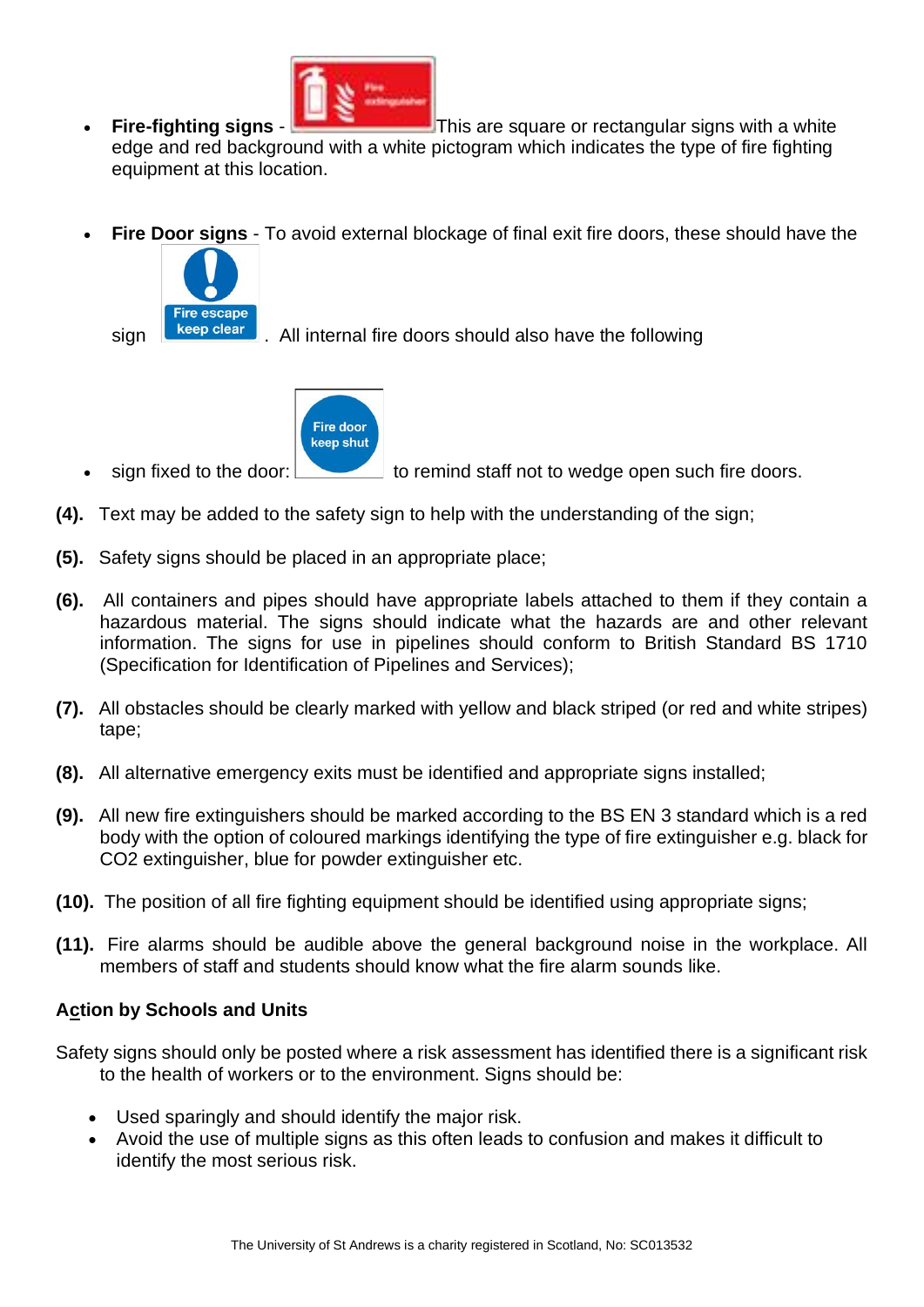• Avoid contradictory signs which appear to require people to do the opposite of what is required. This is often seen when mandatory and prohibition signs are used incorrectly.

Some signs can be used for temporary work for example when a floor is being cleaned, the following should be used:



Or used for identifying the equipment is locked of for maintenance eg.



Most signs however should be permanently fixed in position. Before the sign is fixed in position, you should ensure:

- An assessment of all risks has been performed and that where necessary appropriate signs are put up. It is the responsibility of the School/Unit to provide the appropriate sign. *Note: Where the sign is a building requirement e.g. emergency exit signs, the University will provide the signs;*
- All signs are maintained in good condition and replaced when unreadable;
- All signs should be easily visible to all staff and students (this includes those with disabilities)
- The actions required by mandatory and prohibition signs are implemented and enforced;
- All pipework containing hazardous substances are appropriately marked e.g. by fixing appropriate labels at sampling and discharge points;
- Appropriate instruction, information and training is provided to staff;
- All alternative emergency exits have been clearly identified and appropriate signs put up. Where there is inadequate signage, the Head of the School/Unit should contact Estates and Buildings on this matter;
- The position of all fire extinguishers is identified using appropriate signs: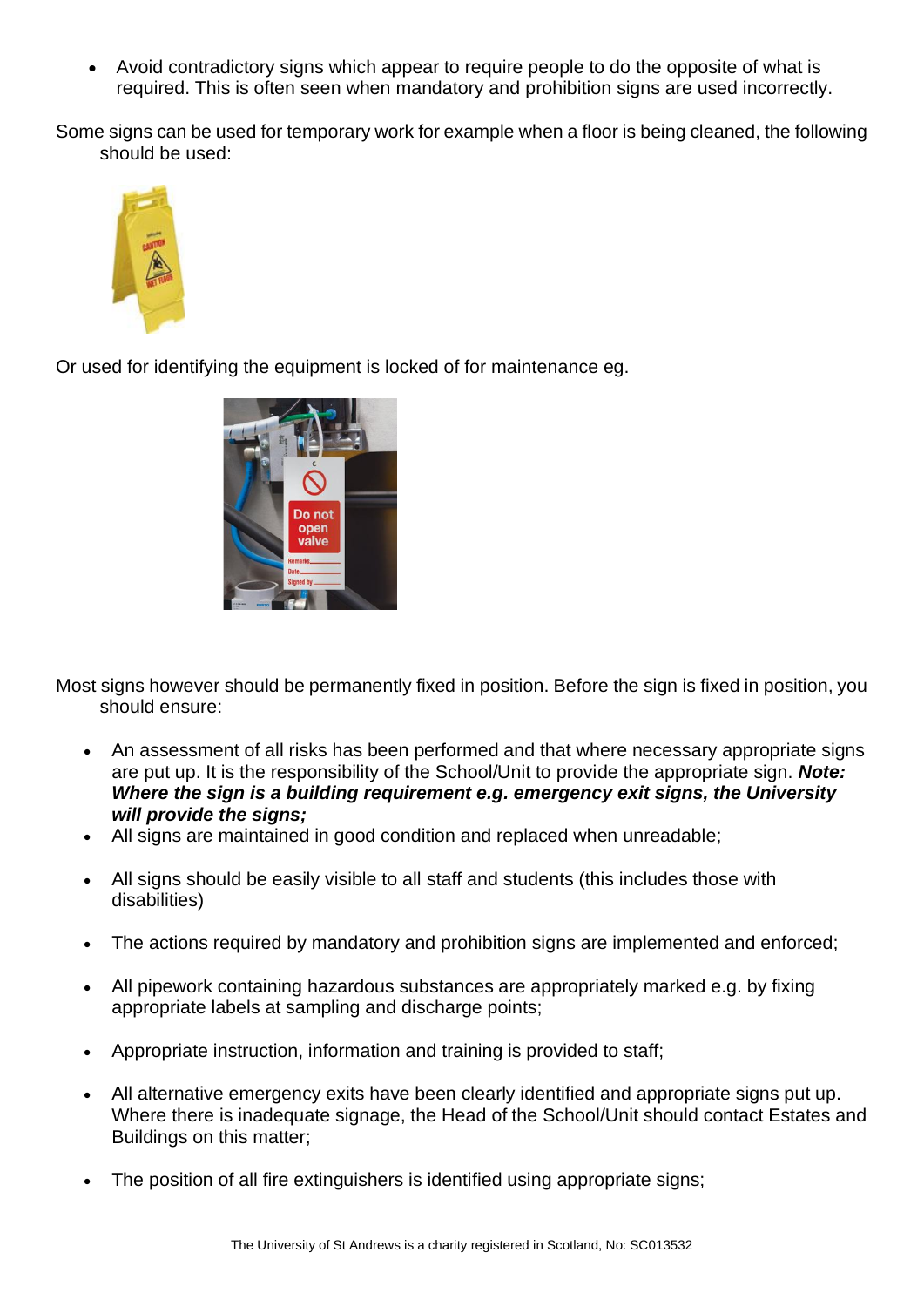• All members of staff and students are made aware of what the local fire alarm sounds like.

#### **Signage and Signals for Disabled Persons**

The signage and signals used will have to vary for those with impairments such that the signs or signals were easily understood by the person with the disability. This will require an assessment of the type and degree of impairment suffered by the person as well as the buildings that the person proposes to use. This should be done as part of the Personal Emergency Evacuation Plans (PEEPs) set up for people with such impairments. The modifications are easy enough to do but can only be done if the person notifies the Director of EHSS first.

#### *Hearing Impairments*

Where there are people with severe hearing impairments then the fire alarm is likely not be heard when activated. In such situations, the fire alarm should be linked to a flashing red light. This is most important for areas where such staff or students could be by themselves eg toilets, single study rooms etc

#### *Visual Impairments*

If there will be staff or students with a significant sight impairment, then it maybe necessary to get Braille coded signs for example:



- It is however very important that if Braille signs are posted, then they must be at arm height so that a person with eyesight impairments can read the signs
- It is important that fire action notices are in Braille in public access buildings as there is a high chance of a member of the public attending an event who has severe eyesight impairments. Thus if the fire alarm is activated, they will need to know what to do.

#### *Mobility Impairments*

The Fire Exit signage will identify then quickest way out of a building for an able bodies person. It is therefore vital that if there is a person with a mobility impairment then appropriate signage must show the safest route either out of the building in a wheelchair or if above ground floor, then the safest route to a refuge where they can then be evacuated